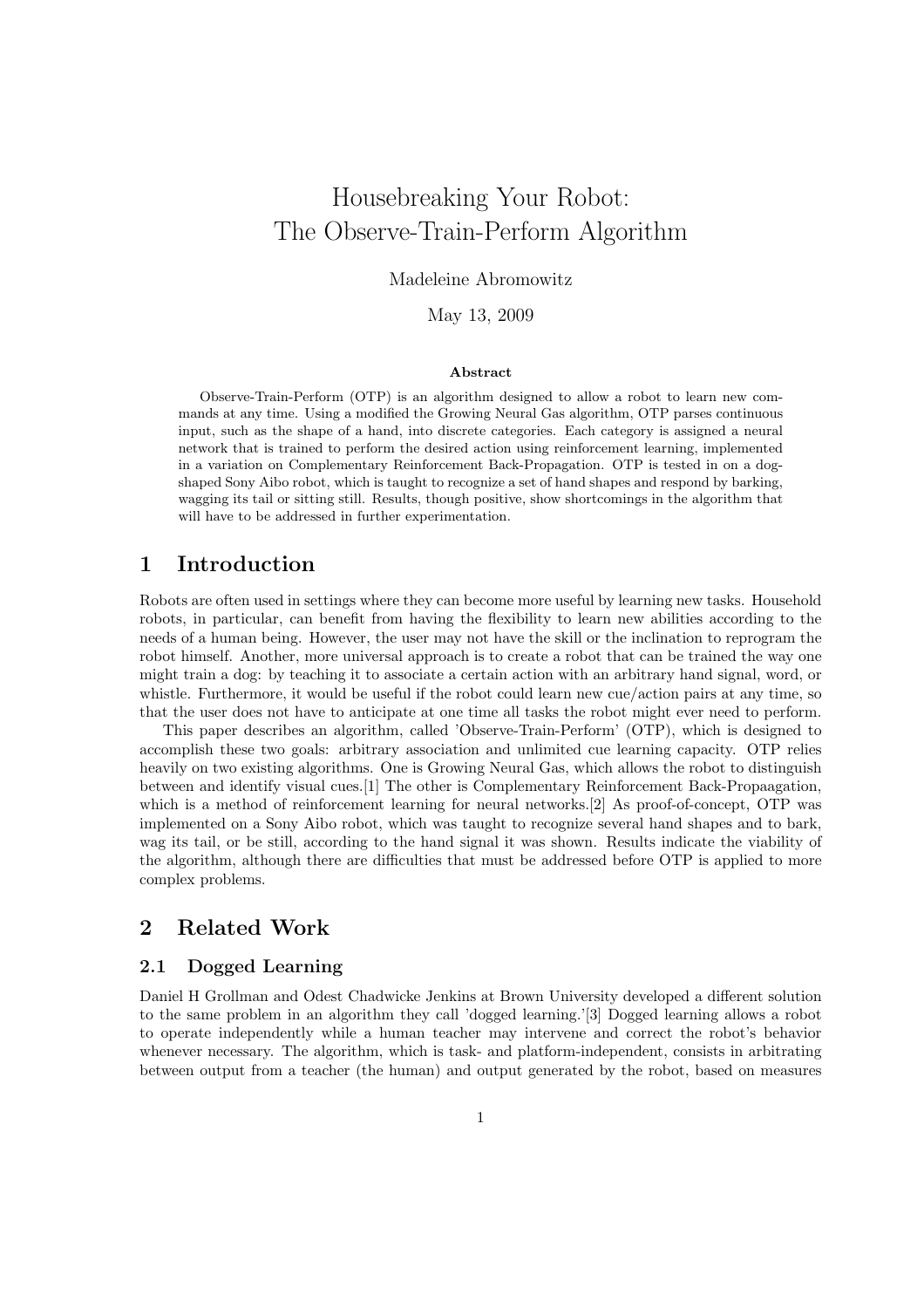of confidence calculated for each source. Grollman and Jenkins implemented Dogged Learning on an Aibo, teaching it to move its head in the direction of its tail and to follow a ball. OTP does not have a mechanism arbitrate between student and teacher-produced output. Whenever human reinforcement is provided, the system accepts it. However, in the Dogged Learning experiment, a hand-coded controller served as the teacher, which had a confidence measure of 100 percent whenever activated, and therefore always superceded output from the learning robot. The arbitration was thus effectively performed by the human, as with OTP. Unlike OTP, the two experiments performed with Dogged Learning were specific to the type of input (position of a ball or angle the tail). OTP builds on this, offering a general approach to dealing with visual cues of any kind.

## 2.2 Incremental Topology Preserving Map

Another similar idea, called an 'incremental topology preserving map,' or ITPM, was designed in 2002 by Jose del R. Millan, Daniele Posenato, and Eric Dedieu at the European Commission's Joint Research Centre in Italy.[5] Like OTP, ITPM consists of a self-organizing network that represents the input space with a unit graph, wherein each unit contains motor-action information that is updated using reinforcement learning. ITPM is based on Growing Neural Gas, as is OTP, but uses a variation on Q-learning instead of back-propagation on neural networks, and is designed to support online training, while with OTP training must be done offline. A wall-following experiment showed this 'continuous' Q-learning algorithm to outperform standard 'discrete' Q-learning. ITPM is similar in concept to OTP, but a robot running ITPM does not accept human correction during learning.

#### 2.3 Face recognition

A third related study, done in 2006 by Shireen M. Zaki and Hujun Yin at the University of Manchester, applied the a variation on Growing Neural Gas algorithm to the task of face recognition.[4] Zaki and Yin found that classification of facial images in a GNG-based classifier could be improved with some supervision, by training the classifier on both labeled (pre-classified) and unlabeled images. This idea has not yet been incorporated into the OTP algorithm, but would be an avenue for future work, as will be discussed.

# 3 Supporting Algorithms

#### 3.1 Growing Neural Gas

Growing Neural Gas (GNG), created by Bernd Fritzke, is an algorithm for learning the topology of an input space and for classifying points in that space. A Growing Neural Gas is a self-organizing structure that stores a set of vectors, called 'model vectors,' which are roughly evenly distributed throughout the input space. A GNG grows in real time as a new vector from the input space is sampled at each timestep, and there is no limit on the number of model vectors that may be added. The algorithm depends works as follows:[1]

- Initialize two model vectors. Usually, these are random vectors of the appropriate length.
- At each step:
	- Sample the input space
	- Find the two model vectors closest and second-closest (in Euclidean distance) to the input vector
	- Update the ages of all edges that have the closest model vector as a vertex
	- Increment the error of the closest model vector by its distance from the input vector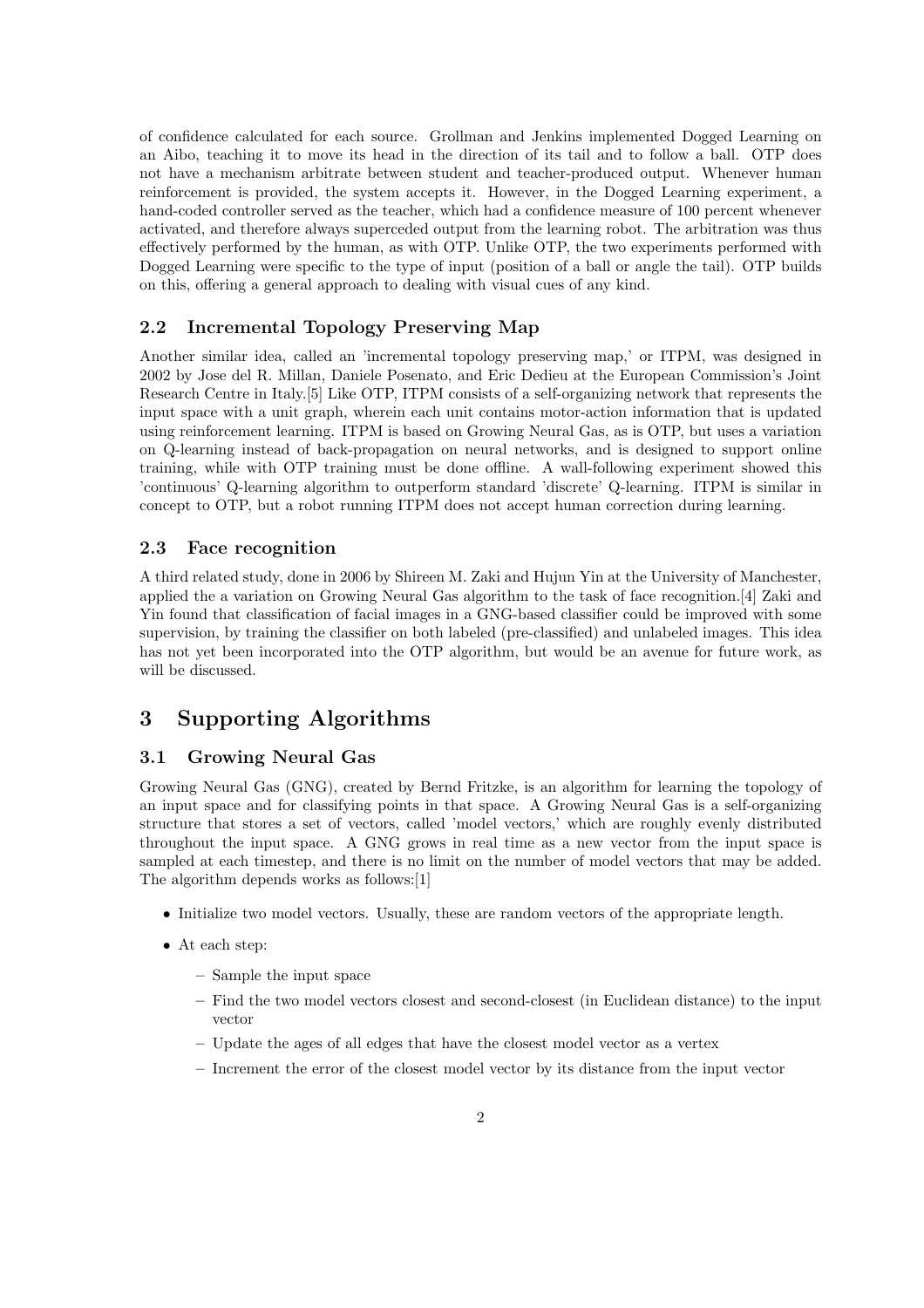- Adjust the closest model vector to be closer to the input vector, according to the parameter winnerLearnRate; also adjust its neighbors (the model vectors connected by an edge to the best model vector), according to the parameter neighborLearnRate
- If the closest and second-closest model vectors have an edge between them, set its age to zero; otherwise, create an edge between them.
- Remove all edges with age larger than maxAge, and remove any model vectors left without edges.
- If the number of input vectors seen since a model vector was last added goes above a certain threshold, add a new model vector between the two model vectors with highest error, and update their errors.
- Decrement the errors of all model vectors according to the parameter reduceError

### 3.2 Complementary Reinforcement Back-Propagation

Complementary Reinforcement Back-Propagation, designed by David Ackley and Michael Littman in 1990, is a form of reinforcement learning designed to train a neural network. In normal reinforcement learning on a neural network, the network is fed inputs; it yields outputs; and a teacher gives the network positive, negative, or no reinforcement based on the input-output combination. If the reinforcement is positive, the network is trained through back-propagation, using the outputs as target output. If the reinforcement is negative, the network is trained on a random target. If there is no reinforcement, nothing is done. The distinguishing feature of Complementary Reinforcement Back-Propagation is that when there is negative reinforcement, the network is trained on the complement of the outputs that the network produced. The original output is converted into a binary list, in which each bit is complemented (0 becomes 1 and 1 becomes 0), and the resulting list is used as the target output. This way, the network is more likely to produce outputs different from the negatively-reinforced output than it would be if negative reinforcement produced a random target.

Another feature of Complementary Reinforcement Back-Propagation is that after positive reinforcement, the network is trained until its discretized outputs match the target output. After negative reinforcement, the network is trained until the outputs no longer match the original outputs.[2]

# 4 Algorithm

Observe-Train-Perform a three-stage algorithm combining adaptations on Growing Neural Gas and Complementary Reinforcement Back-Propagation. In the 'observation' stage, the robot learns to recognize and distinguish between the cues that will be used for learning. In the 'training' stage, the robot is taught to associate actions with cues. In the 'performance' stage, no learning takes place; the robot is given cues and performs the appropriate actions.

#### 4.1 Observation

The robot observes visual cues and creates a group of representative images in real time. These representative images are the model vectors in a modified version of a Growing Neural Gas. In this experiment, the GNG's first two model vectors are the first two images received from the camera, rather than two random vectors. It was determined experimentally that this method produced better model vectors, especially when the observation stage was short (making it more likely that the two random vectors would remain close to where they started). In another alteration on the original GNG, new model vectors were added when the average error over all model vectors surpassed a constant, errorToInsert. This change resulted in new model vectors appearing less frequently when the robot was shown one cue for a long period of time, and resulting in a better distribution of model vectors around the input space when the observation period was short.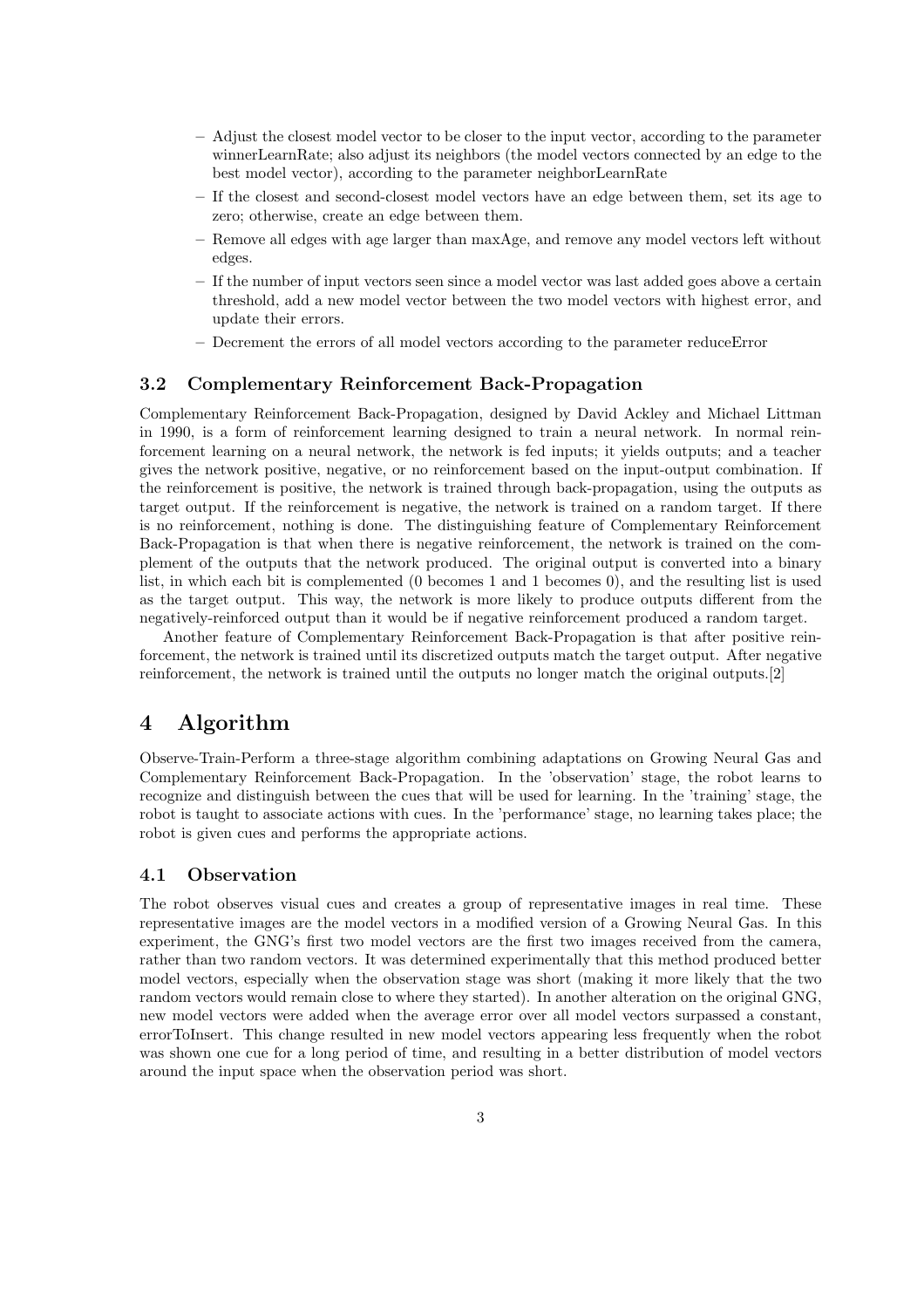The observation stage ends when the human is finished showing the robot cues and indicates (by pushing a button or any other means) that the training stage should begin.

#### 4.2 Training

The robot is taught what the cues mean. During this stage, the model vectors are each assigned a neural network which may be trained, using reinforcement learning, to produce output according to the desired action associated with that vector. Assigning each model vector its own neural network, rather than creating one universal neural network with model vector numbers as inputs, was found to speed up training and to reduce the likelihood of catastrophic forgetting, wherein old learned behavior is replaced by new learned behavior.

It is likely that some cues will map to more than one model vector. If there are three vectors representing a hand in a fist, and one of these already has a neural network that has been trained to produce barking, then it would be redundant to train a new neural network for each fist model vector and train each network to bark. Instead, this algorithm uses the Growing Neural Gas to find existing neural networks that have already been trained to perform the correct action.

At each timestep, the robot takes in a processed image from the camera, converts the image into a vector, and queries the Growing Neural Gas for the model vector most similar to that image. If that 'best-fit' model vector already has a neural network attached to it, that network is used to produce motor outputs, which the robot performs. The robot then receives reinforcement (reward or punishment) from the human being, and the network is trained accordingly. If the model vector most similar to the input vector has no network associated with it, then the algorithm examines the next closest model vector and so on, until it arrives at a model vector with a network. (Upon entering the training stage, one of the model vectors is assigned a network with randomized weights and activations so that this process must end.) If the outputs of that network result in positive reinforcement, then a copy of that network is attached to the 'best-fit' model vector. If the robot receives no reinforcement or negative reinforcement, then it is presumed that there is no existing neural network that has been trained to perform the action associated with the cue given. The algorithm stops looking for an existing neural network that performs the right action, and instantiates a new neural network with random weights and activations that is assigned to the 'best-fit' model vector. The outputs of this network are converted to actions that the robot performs, and the system awaits reinforcement.

The neural network is trained using a variation on Complementary Reinforcement Back-Propagation. In the original CRBP, outputs are discretized (turned into binary values) stochastically, so that new actions are occasionally introduced. This randomness is desirable, but in OTP, it is introduced differently. When searching for a network to copy to a particular model vector, the algorithm must be sure without extensive testing that the network it is looking at will yield the right output all the time. In the version of CRBP used in this algorithm, outputs are discretized deterministically, so that when networks are being copied from one model vector to another, it is sufficient to see that the network produces the right output once to know that it will always produce the same output (given the same input). The element of randomness is instead introduced in the creation of a target output after negative reinforcement, similar to regular reinforcement back-propagation. Given a vector of floating-point outputs in the range [0, 1], all values less than 4.95 are converted to 0, and all greater than 5.05 are converted to 1. Values within the range [4.95, 5.05] are converted stochastically to 0 or 1 depending on their value; for instance, the value 5.01 (4.05 plus 60 percent of .1) has a 60 percent chance of becoming a 1. This randomness ensures that a neural network is capable of producing any output given any initial input. If, for instance, the network's initial output for a certain input were [1, 1], there might be no way to produce the output [0, 1], because negative reinforcement would always train the network on the target [0, 0].

In this algorithm, the repeated training feature of CRBP is omitted, due to the nature of the task. When training a robot in real-time, it is possible to accidentally give the wrong reinforcement, or to give the right reinforcement too late, so that the robot interprets it as pertaining to its next action.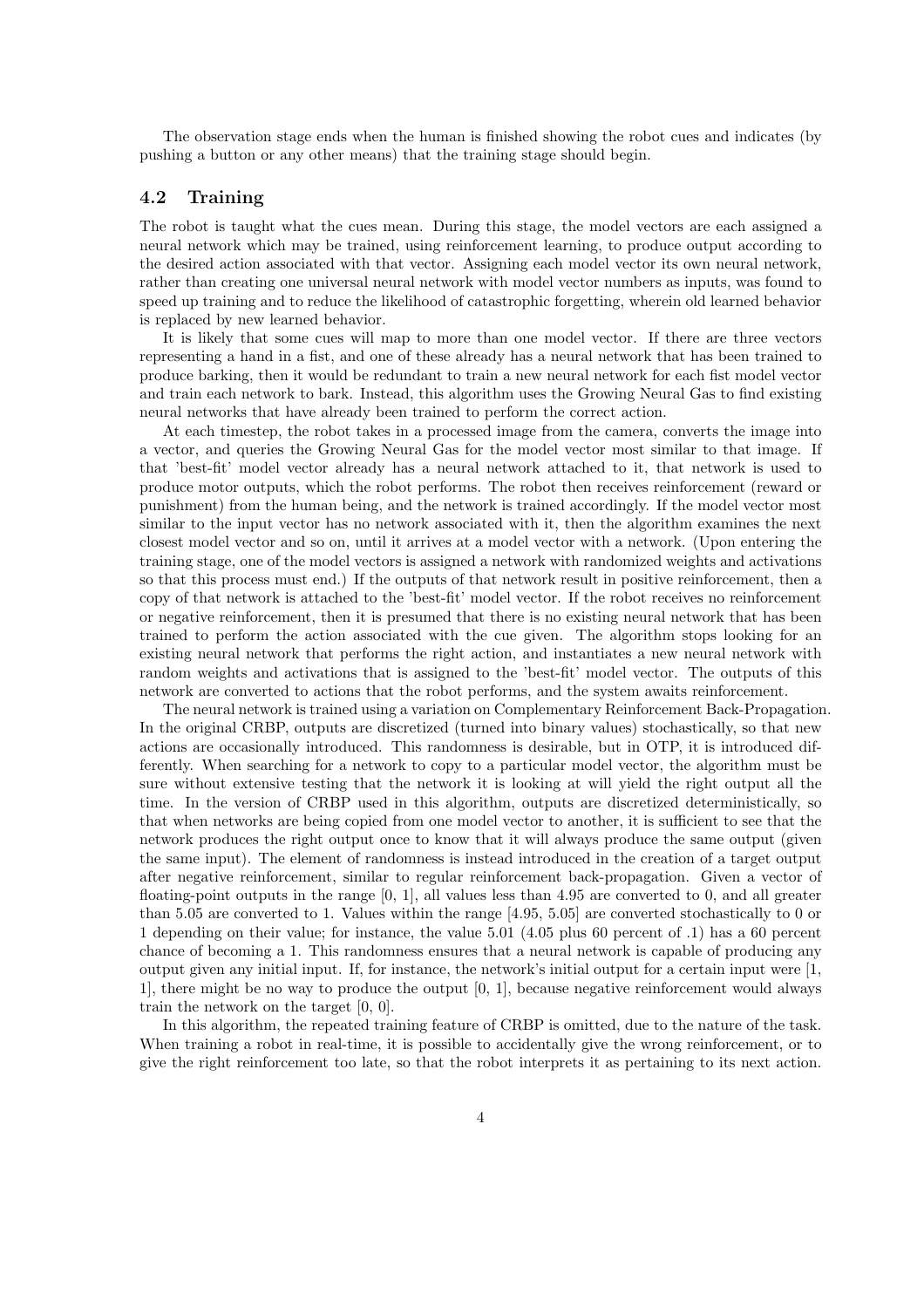The learning algorithm must therefore be forgiving. In the experiment described in this paper, it was found that training the network just once after either positive or negative reinforcement still resulted in successful training that was sufficiently fast for this task. However, the learning rate (epsilon value) of the network does change depending on the type of reinforcement: positive reinforcement is trained at a higher epsilon value  $(0.2)$  than negative reinforcement  $(0.1)$ . This is to ensure that a positive target – which is necessarily an action that the user wants – gets more weight than a negative target, which may or may not represent the desired action.

### 4.3 Performance

Finally, when the human is satisfied that the robot has learned to associate the correct actions with the cues, the robot is set to performance mode, where it stops learning entirely and merely responds to input. The robot can be set back to observation or training mode and resume learning cues or actions at any time.

# 5 Experiment

In this experiment, a Sony Aibo robot was taught to respond to cue cards depicting various hand signals. The Aibo was controlled wirelessly from a computer using Pyrobot and Tekkotsu software. In response to a cue card, the robot could bark, wag its tail, do neither, or do both. Actions were limited to barking and tail-wagging because these allowed the robot to remain stationary throughout the experiment. The cue cards showed solid blue hand silhouettes on a white background and were placed on a white wall approximately 10 cm from the Aibo's camera, so that the Aibo could not see anything except a white hand on a blue background. The input to the robot at each timestep was a vector containing a color value for each pixel in the robot's vision at that instant. The data from the camera was preprocessed with a color threshold filter and rendered monochromatic (black or white), so that each vector was composed of entries of 255 (black) and 0 (white). The light in the room was controlled so that the color filter picked up only the shape of the hand on the cue card; the rest of the field of view was white, with some small black shadows occasionally appearing close to the edge of the field of view. Given this input, it was found that a GNG error threshold of 60000000 and learning rates of 0.2 (for the best model vector) and 0.006 (for its neighbors) yielded a good distribution of model vectors during this stage. (For more parameters, see Appendix.)

During the observation stage, three cue cards were shown to the robot for a period of approximately 25 steps each. These cue cards respectively depicted a hand in a fist, a hand with two fingers raised, and a hand with all five fingers raised.

At the end of the observation period, a pressing a button on the robot's head initiated the training stage. During this stage, the robot would perform an action and wait three seconds for reinforcement. Reinforcement was administered through buttons on the robot's back – the front button indicating reward, the rear button indicating punishment.

Reinforcement was not weighted in any way; pressing either button always resulted in one unit of reward or one unit of punishment.The goal was to teach the robot the following cue-action pairs:

- Fist: wag tail
- Two fingers: do nothing
- Open hand: bark

All neural networks attached to model vectors in this experiment contained only three nodes: one input and two outputs, with no hidden layer. Because output did not depend on input, input was always [1]. The two output nodes represented Booleans controlling barking and wagging.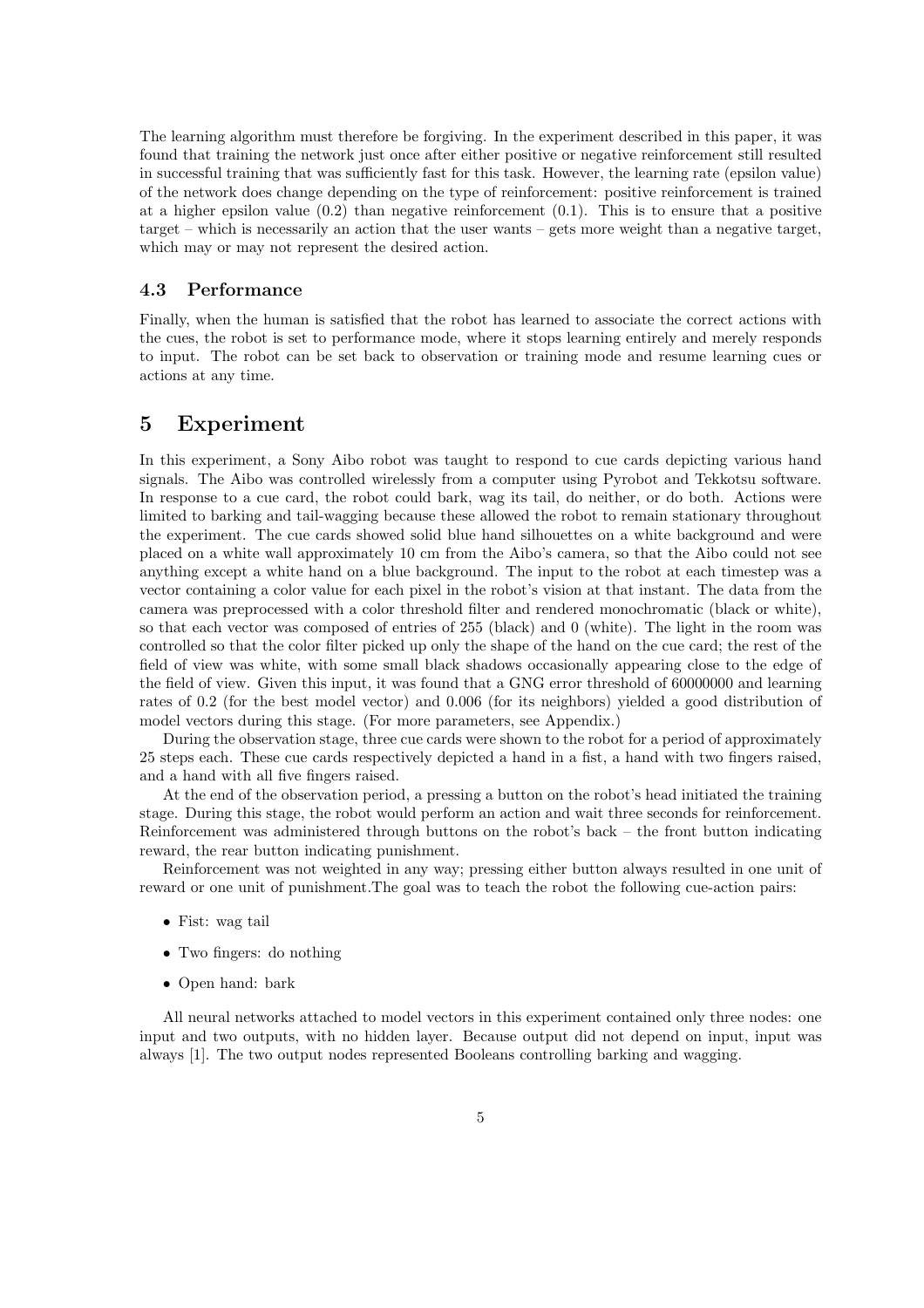

Figure 1: The Aibo in observation mode.



Figure 2: Buttons on the Aibo's back were used to administer reward and punishment.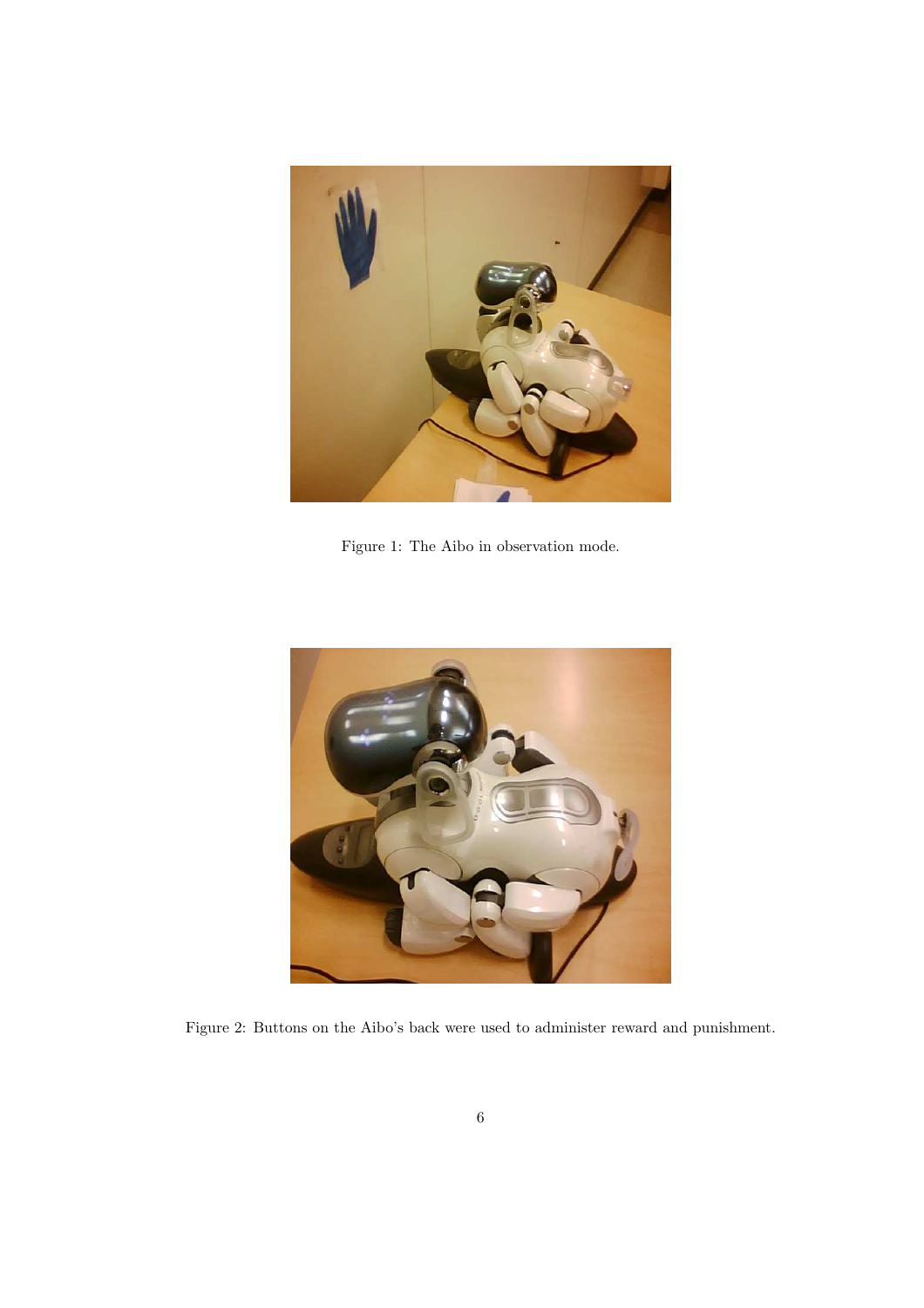

Figure 3: The four model vectors after seventy-five steps of observation.

When the training stage was finished, the robot was put in performance mode, and then back into observation mode to learn a fourth cue, a flattened hand in profile (figure). During this second observation stage, the neighborLearnRate in the Growing Neural Gas was reduced from 0.006 to 0.001. This helped keep the model vectors in the pre-existing Growing Neural Gas mostly in place, so that a model vector that had already been trained to perform a certain action did not become too similar to a new cue with a different action associated with it. If further observation periods had been run later in this experiment, they would also have begun with a neighbor learning rate of 0.001.

# 6 Results

The results of this experiment were positive but show the need for certain improvements. One representative run will be examined here. After the observation stage, the Growing Neural Gas contained four model vectors, as shown in (Figure). Three were clearly representations of the three hand shapes. The fourth resembled the open hand, overlaid with the faint images of the other two hands. It was therefore expected that in the training stage the Growing Neural Gas would identify the fist with model vector 1, the two fingers with model vector 3, and the open hand with model vectors 2 and 4.

The robot was first shown the fist, for which model vector 1 was selected as the best match, as expected. Since model vector 1 had no network attached to it, the algorithm looked next at model vector 4, the second closest fit, and seeing that it also had no network, looked at model vector 3, which did have a network. The output of this network happened to be [0, 1], meaning 'don't bark, do wag tail,' which received positive reinforcement. A copy of that network was accordingly made and attached to model vector 1. The fist cue was shown continuously and model vector 1 was continuously identified as the best fit, and the robot was trained to wag its tail. This took only one step of positive reinforcement, as the network happened to be randomly configured to produce the right output, and was considered finished when the network produced the right output three times in a row (chances of this happening randomly were one in 64).

Next, the robot was shown the hand with two fingers raised. As expected, model vector 3 was identified as the closest, and since model vector 3 already had a network attached to it, training began right away. Since the initial behavior (don't bark, do wag) was different from the desired behavior for this cue (do nothing), and since mistakes were made in administering reinforcement (some reinforcement was not administered in time), training this network took 27 steps, or approximately 80 seconds.

Finally, the robot was shown the third cue, the open hand. Unexpectedly, model vector 4 was selected as the best fit, rather than model vector 2. Though model vector 4 resembled the open hand more closely than it resembled any of the other cues, model vector 2 appeared to resemble the open hand better than any of the other model vectors. The selection of 4 rather than 2 may have been caused by the fact that the cue card was removed after the observation period and replaced during training, and may have been slightly displaced from its original position. Model vector 4 may have been a closer match to the cue in its second position because the edges of the hand in vector 4 were less clearly defined than in model 2. Because model vector 4 had no network, model vector 2 was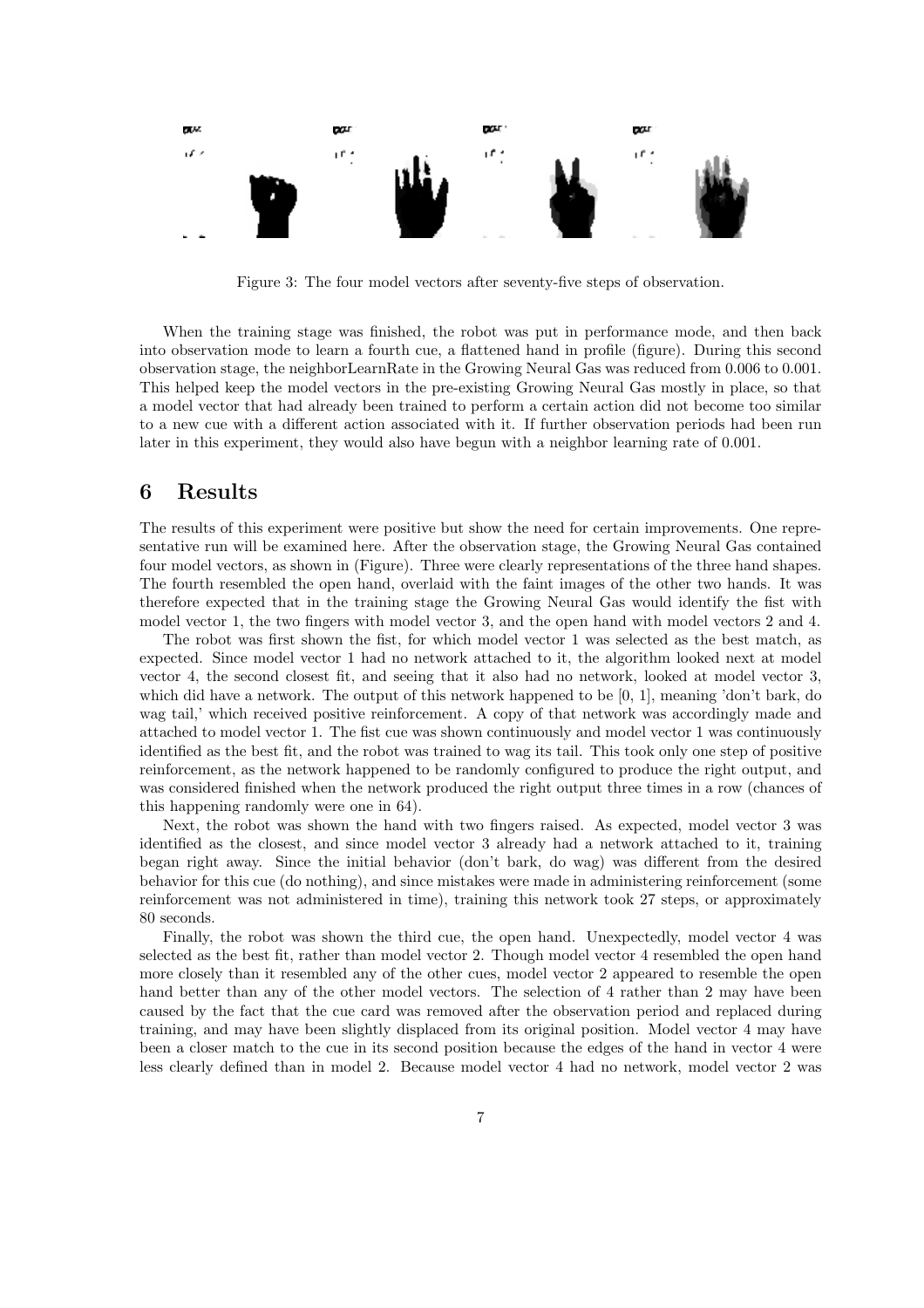

Figure 4: The six model vectors after a second round of observation.

looked at next; because 2 also had no network, output was taken from the network attached to model vector 3. Since this output (wag) resulted in punishment, a new network was created for model vector 4 and training began to teach the robot to bark. Partway through training, model vector 2 replaced model vector 4 as the closest fit to the input, probably due to fluctuations in the input due to noise. Since model vector 2 did not have a network attacked to it, the algorithm checked model vector 4, as expected. Although the network attached to model vector 4 had not finished its training, and the output was wrong (wag tail, rather than bark), reward was administered accidentally, and the network was copied to model vector 2. After that step, model vector 4 was once again identified as closest to the cue, and training on model vector 4 continued for a few steps. However, this was interrupted when model vector 3 was unexpectedly identified as the best match for the input, although the image from the camera did not appear to have changed in any major way. This misidentification resulted in model vector 3 being retrained on the wrong input, and model vector 4 not being trained.

When the system was set back to observation mode and presented with the fourth cue – the flat hand – two new model vectors were created, as shown. (Figure) The existing model vectors were not visibly affected by the addition of more, and the 4th model vector clearly represents the new cue.

# 7 Discussion and Future Work

This experiment, though mostly successful, but points to several aspects of OTP that call for improvement. First, better image processing tools would allow for more practical cues than cue cards and actions more complex than barking and wagging. In this experiment, camera output was converted to a vector of pixel values, which meant that a fist in the lower right-hand corner of the robot's field of view would produce input entirely different from a fist in the upper left-hand corner, and that the same fist viewed from closer or further away would produce different input altogether. The robot was therefore kept stationary throughout the experiment. In addition, the Aibo's camera was very sensitive to changes in ambient light, and moving the robot towards or away from the cue cards could cause the image to become washed-out or so dark that the shape on the card was not visible. Furthermore, if there had been any moving blue objects in the background, they would have passed through the color filter and affected the model vectors. More advanced image processing algorithms, capable of recognizing shapes despite changes in position, distance, and lighting, could make it possible to use real hands instead of cue cards, and to allow the robot to move its body. Zaki and Yin's findings on guiding the Growing Neural Gas by training it on labeled and unlabeled cues might also provide a way to make categorization more robust, although this would also demand more human involvement in the learning process.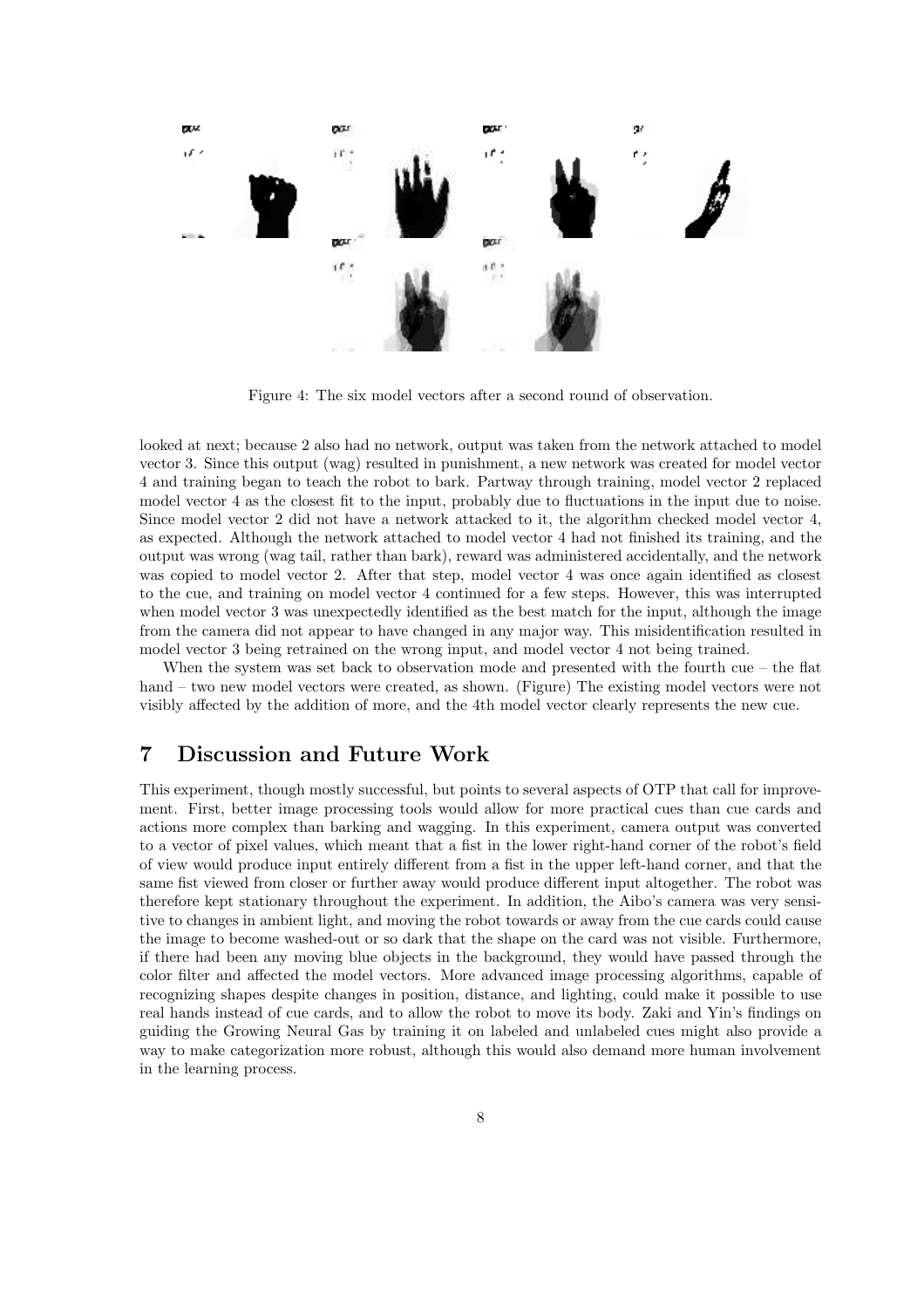Second, no two different signals should ever point to the same model vector, as they did in this experiment. This problem arises when a model vector resembles both cues and the cues given are ambiguous enough that they both map to the same vector. This problem will never be completely eliminated, since cues can always be ambiguous, but with better image pre-processing, it may be reduced. In this experiment, small changes in position – a cue card being removed and put back in a slightly different place – resulted in large changes in the input vectors, making it more likely that even precisely the same shape would be misinterpreted.

# 8 Conclusion

In a qualitative analysis of a simple experiment, Observe-Train-Perform was successful at categorizing semi-discrete visual cues from continuous input; at learning to associate actions with each of these cues; and at adding new cues after training has been performed. It also dealt gracefully with mistakes in the administering of reinforcement, which is important for any system interacting with humans. However, the problem of multiple cues mapping to the same model vector, and therefore the same behavior, remains to be solved. Better image processing algorithms will be needed if the algorithm is to be applied to more complex problems.

# 9 Appendix

Growing Neural Gas Parameters:

- winnerLearnRate  $= 0.2$
- neighborLearnRate  $= 0.006$  for initial training; 0.001 thereafter
- maxAge  $= 50$
- reduceError  $= 0.995$
- errorToInsert =  $60000000$
- insertError  $= 0.5$

Neural Network Parameters:

- Epsilon (positive reinforcement): 0.2
- Epsilon (negative reinforcement): 0.1
- Momentum: 0

# References

- [1] Bernd Fritzke. A growing neural gas learns topologies. Advances in Neural Information Processing Systems 7, 1995.
- [2] David H. Ackley, Michael L. Littman Generalization and Scaling in Reinforcement Learning In Advances in Neural Information Processing Systems 2, 1990.
- [3] Daniel H. Grollman. Odest Chadwicke Jenkins. Dogged Learning for Robots IEEE International Conference on Robotics and Automation, 2007.